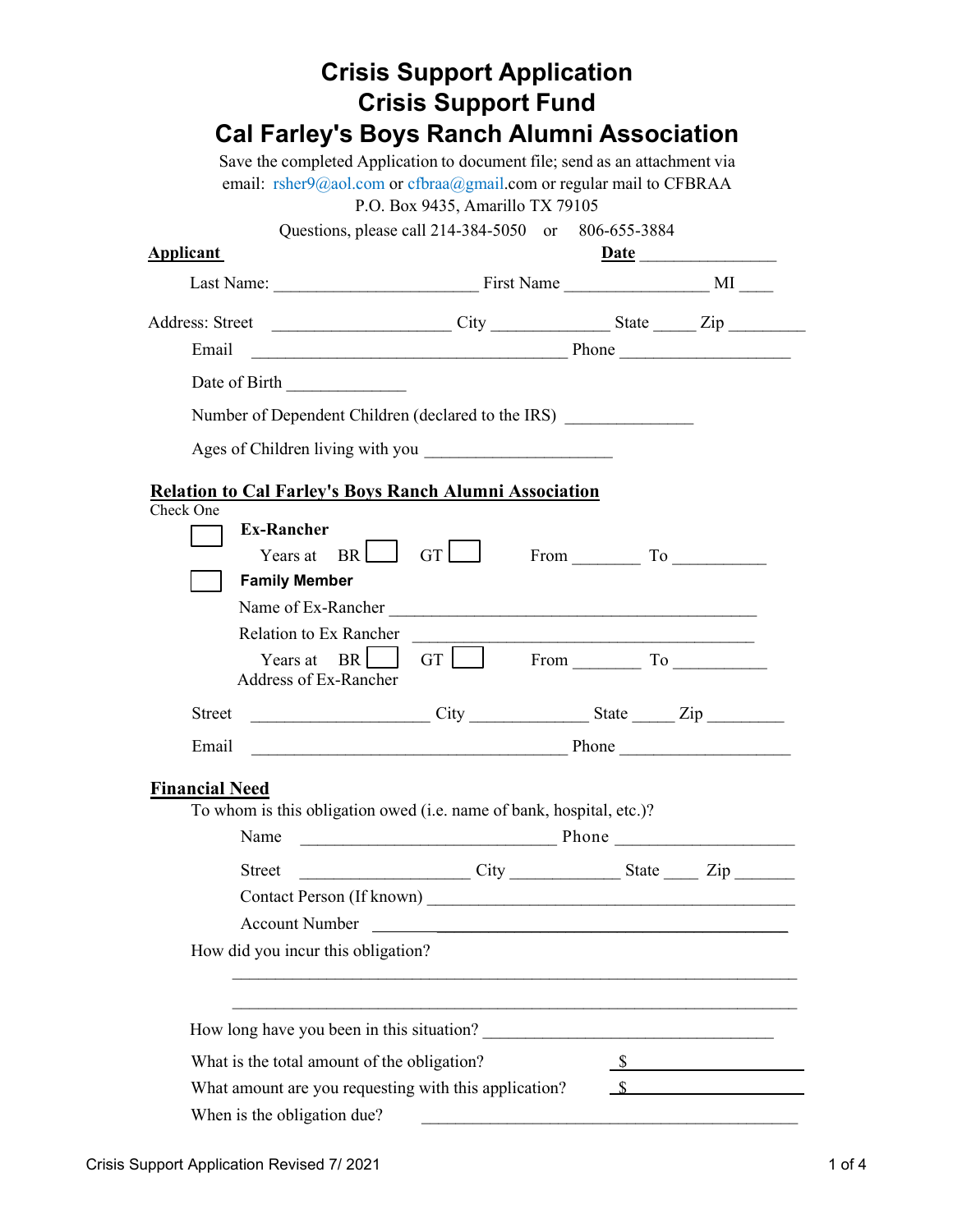| Last Name                  | First Name <b>Midlum</b> Midluit.                                                                                                                                                                                  |                                                                                                   |
|----------------------------|--------------------------------------------------------------------------------------------------------------------------------------------------------------------------------------------------------------------|---------------------------------------------------------------------------------------------------|
| <b>Resources Available</b> |                                                                                                                                                                                                                    |                                                                                                   |
|                            |                                                                                                                                                                                                                    |                                                                                                   |
|                            |                                                                                                                                                                                                                    |                                                                                                   |
|                            |                                                                                                                                                                                                                    |                                                                                                   |
|                            | (If you are unemployed fill out the above information on most recent employer)                                                                                                                                     |                                                                                                   |
|                            | Other sources of income, list sources and amounts of ALL other income, including Child Support, Food<br>Stamps, Part Time work, Disability, HUD, Unemployment, and any other income.                               |                                                                                                   |
| page if needed.            | Other resources available: (From what other sources have you applied for assistance?) Add additional                                                                                                               |                                                                                                   |
|                            |                                                                                                                                                                                                                    |                                                                                                   |
|                            |                                                                                                                                                                                                                    |                                                                                                   |
|                            |                                                                                                                                                                                                                    |                                                                                                   |
| <b>Expenses (Monthly)</b>  | <u> 1989 - Johann Stoff, amerikansk politiker (d. 1989)</u><br>List all monthly expenses by company, or person's owed money to with the amount: (For<br>example: rent, utilities, phone, internet, cable TV, etc.) |                                                                                                   |
|                            | If this application is not approved, what will you do relative to the obligation?                                                                                                                                  |                                                                                                   |
|                            | If this application is approved, will you be able to reimburse the Crisis Support Fund<br>in order to help other applicants in the future? $Yes$                                                                   | $\begin{array}{c c} \n\hline\n\end{array}$ No $\begin{array}{c c} \n\hline\n\end{array}$<br>Maybe |
|                            | If "Yes" or "Maybe", when and how could you reimburse the fund?                                                                                                                                                    |                                                                                                   |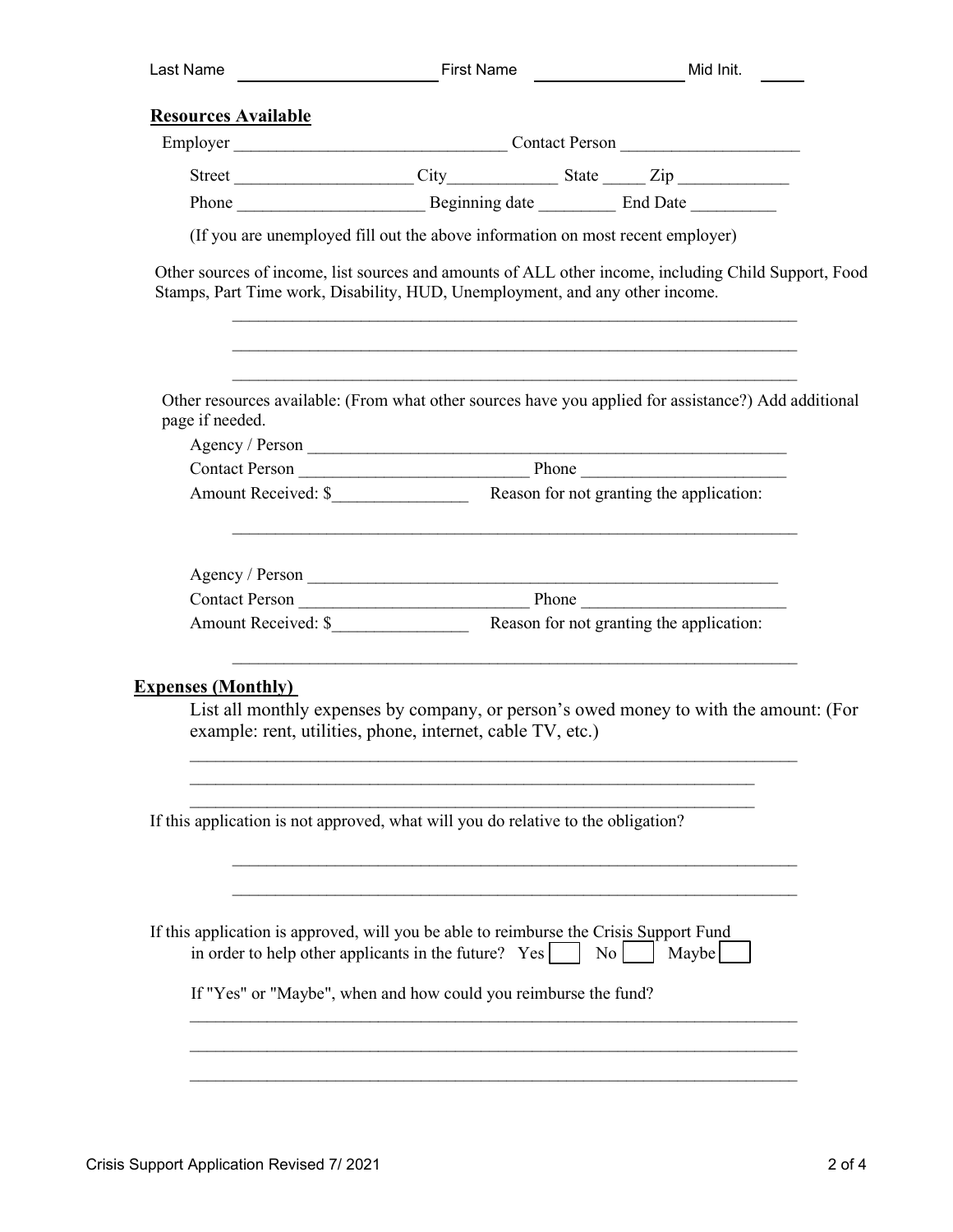## **References**

Whom may we contact to verify the need and/or learn about your character? Prefer other than family members.

| Name:       | Relation:                                                                                                                                  |  |
|-------------|--------------------------------------------------------------------------------------------------------------------------------------------|--|
| Phone $(1)$ | $\text{Phone (2)}$<br><u> 1989 - Johann Barn, mars ann an t-Amhain Aonaich an t-Aonaich an t-Aonaich ann an t-Aonaich ann an t-Aonaich</u> |  |
|             |                                                                                                                                            |  |
| Name:       | Relation:                                                                                                                                  |  |
| Phone $(1)$ | $\text{Phone (2)}$                                                                                                                         |  |
|             |                                                                                                                                            |  |
| Name:       | Relation:                                                                                                                                  |  |
| Phone $(1)$ |                                                                                                                                            |  |

Feel free to share with the committee any other information you feel would help in considering this application.

I agree to be open and honest with my answers to all questions ask on the application and by the committee members. To the best of my knowledge the information in this application is accurate and complete. I agree to all CFBRAA Crisis Support Policies and consent to interviews by CFBRAA committee members. I give my permission for committee to contact any employer, references, and any sources of assistance or income. I agree to provide all supporting documentation to support my situation.

 $\_$  . The contribution of the contribution of the contribution of the contribution of the contribution of the contribution of the contribution of the contribution of the contribution of the contribution of the contributio  $\_$  . The contribution of the contribution of  $\mathcal{L}_1$  ,  $\mathcal{L}_2$  ,  $\mathcal{L}_3$  ,  $\mathcal{L}_4$  ,  $\mathcal{L}_5$  ,  $\mathcal{L}_6$  ,  $\mathcal{L}_7$  ,  $\mathcal{L}_8$  ,  $\mathcal{L}_9$  ,  $\mathcal{L}_1$  ,  $\mathcal{L}_2$  ,  $\mathcal{L}_3$  ,  $\mathcal{L}_5$  ,  $\mathcal{L}_7$  ,  $\mathcal{L}_$  $\_$  . The contribution of the contribution of the contribution of the contribution of the contribution of the contribution of the contribution of the contribution of the contribution of the contribution of the contributio  $\_$  . The contribution of the contribution of  $\mathcal{L}_1$  ,  $\mathcal{L}_2$  ,  $\mathcal{L}_3$  ,  $\mathcal{L}_4$  ,  $\mathcal{L}_5$  ,  $\mathcal{L}_6$  ,  $\mathcal{L}_7$  ,  $\mathcal{L}_8$  ,  $\mathcal{L}_9$  ,  $\mathcal{L}_1$  ,  $\mathcal{L}_2$  ,  $\mathcal{L}_3$  ,  $\mathcal{L}_5$  ,  $\mathcal{L}_7$  ,  $\mathcal{L}_$ 

| Signature                                    | Date: |
|----------------------------------------------|-------|
| Signature of person filling out application. |       |

If application is completed by other than the applicant or by phone, the applicant must verbally agree to the above statements and following statement:

Verbally agreed by  $\Box$ 

Name of Applicant